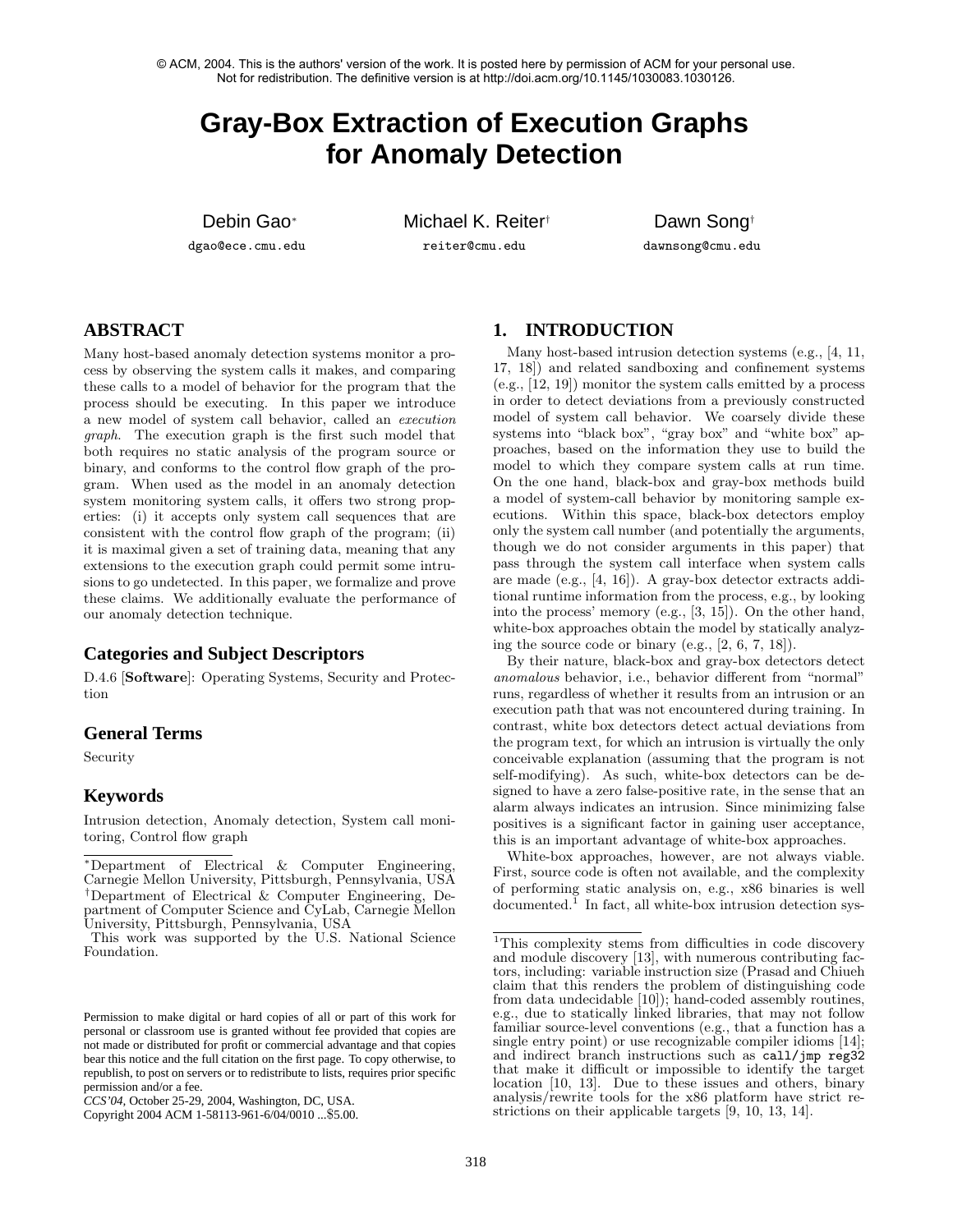tems of which we are aware (including those cited above) have eschewed this common platform. Static analysis is also difficult for programs protected by obfuscation or digital rights management (DRM) technologies that are designed to render static analysis of control flow all but impossible (e.g., [1]). Finally, white-box techniques can fail on selfmodifying programs. We thus believe that examination of gray-box and black-box approaches can play an important role where white-box approaches are unavailable.

In this paper we present a new gray-box model, called an execution graph, that is, to our knowledge, the first grayor black-box technique for which a positive relationship to what is achievable via common white-box techniques can be proved analytically. Intuitively, the goal that we set for our technique is to build a model that accepts the same system call sequences as would be accepted by a model built from the control flow graph of the program, which is the basis of many white-box techniques. This, of course, is not achievable, since our gray-box technique can train only on observed runs of the program, which may miss entire branches of the program that static analysis would uncover. Nevertheless, using gray-box techniques alone, our approach constructs an execution graph with the following two useful properties: First, the system call sequences (the language) accepted by the execution graph are a subset of those accepted by the control flow graph of the program. Second, the language accepted by the execution graph is maximal for the training sequences it was provided. Specifically, we show that there exists a program of which the control flow graph would accept the same language as the execution graph. In other words, if the execution graph were to accept any other system call sequence s, then there is a program that can emit exactly the same training sequences but for which the control flow graph would not accept s.

In some sense, this is the best one can hope to achieve toward using a gray-box technique to mimic the power of a control flow model obtained via white-box analysis. Moreover, as the control flow model that we set for our goal is equivalent to the most restrictive white-box models known in the literature—the model is sensitive not only to the sequence of system calls, but the sequence of active function calls when each system call occurs—our approach mimics some of the best white-box techniques known today, using only gray-box analysis. Additionally, we demonstrate through a prototype implementation that monitoring via an execution graph is very efficient.

The rest of the paper is organized as follows. Section 2 discusses related work in this area. Section 3 defines an execution graph, and the language accepted by an execution graph. We show the claimed relationships between execution graphs and control flow graphs in Section 4. Performance evaluations are discussed in Section 5. Finally, we conclude in Section 6.

## **2. RELATED WORK**

Numerous white-box approaches to intrusion detection have focused on monitoring a process' system-call conformance with the control flow graph of the program it is ostensibly running. One of the earliest works, due to Wagner and Dean [18], generates a range of models based on the control flow graph of the program, generated via static analysis of the source. Their most accurate model, equivalent to the control flow model that we adopt here (Section 4), resulted in very substantial runtime monitoring overheads. This cost, as well as the need for analyzing source code, were addressed in following works due to Giffin et al. [6, 7] and Feng et al. [2]. These works included modifying the binary to permit the runtime monitor to perform more efficiently.

Black-box approaches were pioneered by Forrest et al. [4], who introduced an approach to characterize normal program behavior in terms of sequences of system calls. System call sequences are broken into patterns of fixed length, which are learned and stored in a table. Wespi et al. [20, 21] extend this approach to permit variable-length patterns of system calls. To our knowledge, Sekar et al. [15] proposed the first gray-box approach, coupling the system call number with the program counter of the process when the system call is made. Feng et al. [3] proposed extending the gray-box information used to include return addresses on the call stack of the process when a system call is made. While the benefits and costs of many of these approaches have been studied [5], the behavior of none of these approaches has been formally related to that of the white-box system call models. In fact it is generally easy to confirm that these prior black- and gray-box models neither contain nor are contained by the white-box models, in terms of the languages of system call sequences they accept. Black-box approaches have also been extended to monitor system call arguments [8], however we do not consider them in the paper.

### **3. EXECUTION GRAPHS**

In this section we describe our model, called an execution graph, for anomaly detection, which is built using a gray-box technique. Our technique assumes that the program being monitored is implemented in a programming language for which the runtime utilizes a call stack, where each stack frame corresponds to a function call in the program and includes a return address. Every implementation of the C and C++ programming languages known to us satisfies this criteria, and these languages are the primary motivations for our work.

The execution graph technique we describe in this paper works, during both training and monitoring, by observing system calls along with additional runtime information that it extracts upon each system call, namely the return addresses on the call stack of the monitored process when the system call is made. We define a system call along with the return addresses on the call stack when a system call is made as an observation. Each such observation can be represented by an arbitrary-length vector of integers, each in the range of  $[0, 2^{32})$  assuming a 32-bit platform. The last element of the vector is the system call number, and the preceding elements are the return addresses on the call stack when the system call is made, with the first address being an address in main(), i.e., an address in the first function executed.

We formally define the concept of observation below, and we call a sequence of observations an execution.

DEFINITION  $3.1$  (Observation, execution). An observation is a tuple of positive integers  $\langle r_1, r_2, \ldots, r_k \rangle$ , where  $k > 1$ . An execution is an arbitrary-length sequence of observations.  $\Box$ 

In particular, for an observation  $\langle r_1, r_2,\ldots,r_k\rangle$ ,  $r_1$  is an address in main(),  $r_{k-1}$  is the "return address" which corre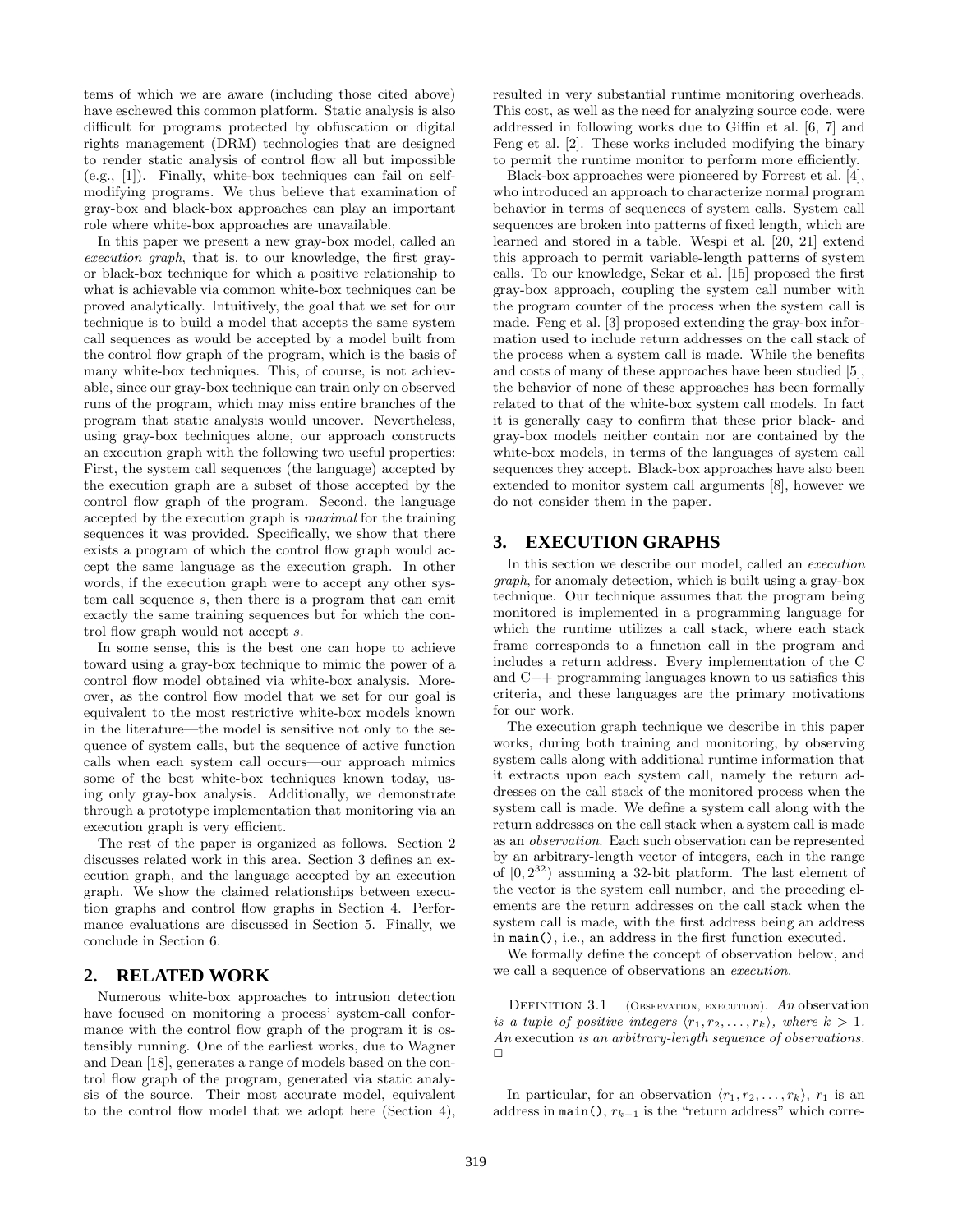sponds to the instruction that makes the system call, $^2$  and  $r_k$  is the system call number.

We next introduce the concept of an execution graph, which is built by observing executions as defined above. The goal we set for this new model, as briefly stated in Section 1, is to build a model that accepts the same system call sequences that will be accepted by most models built from white-box techniques. Informally, we need to extract function call structures from observations so that a graph similar to the control flow graph can be built. To achieve this we analyze every two consecutive system calls and the return addresses on the call stack when each system call is made, i.e., to analyze two consecutive observations. Since each return address represents a stack frame, consecutive observations reveal some information about the function call structure of the program. In the following definition, we show how this information is used to build an execution graph.

The execution graph is one of the most important concepts in this paper, especially the inductive definition of the edges in the graph. Intuitively, we use  $E_{\text{rtn}}$  to represent the returning of a function to its calling location, use  $E_{\text{crs}}$  to represent the execution flow within a function, and use  $E_{\text{call}}$  to represent the calling from a function call site to its call target. These three sets of edges are defined in the base case by processing consecutive observations. The inductive part of the definition is used to post-process these sets of edges, and to discover "missing" edges, where the relationship between two nodes could be derived from the executions, but not by processing any individual pair of observations. (This induction is further explained in an example after we formally present the definition.)

DEFINITION 3.2 (EXECUTION GRAPH, LEAF NODE,  $\stackrel{\text{crs}}{\rightarrow}$ ). An execution graph for a set of executions X is a graph  $EG(X) =$  $(V, E_{\text{call}}, E_{\text{crs}}, E_{\text{rtn}}),$  where V is a set of nodes, and  $E_{\text{call}}, E_{\text{crs}},$  $E_{\text{rtn}} \subseteq V \times V$  are directed edge sets, defined as follows:

- For each execution  $X \in \mathcal{X}$  and each observation  $\langle r_1, r_2 \rangle$  $r_2, \ldots, r_k \rangle \in X, V$  contains nodes  $r_1, r_2, \ldots, r_k$ .  $r_k$ is called a leaf node of the execution graph  $EG(X)$ . In the case where  $\langle r_1, r_2, \ldots, r_k \rangle$  is the first observation in an execution,  $r_k$  is also denoted as an enter node; in the case where  $\langle r_1, r_2, \ldots, r_k \rangle$  is the last observation in an execution,  $r_k$  is also denoted as an exit node. (Note that an execution graph could have more than one enter node and more than one exit node.)
- The sets  $E_{\text{call}}$ ,  $E_{\text{crs}}$ ,  $E_{\text{rtn}}$  are defined inductively to contain only edges obtained by the following rules:
	- $-$  **(Base case)** For each execution X in X and each pair of consecutive observations  $\langle r_1, r_2, \ldots, r_k \rangle$ ,  $\langle r'_1, r'_2, \ldots, r'_{k'} \rangle$  in X,

$$
E_{\text{rtn}} \leftarrow E_{\text{rtn}} \cup \{(r_{i+1}, r_i)\}_{\ell \leq i < k}
$$
\n
$$
E_{\text{crs}} \leftarrow E_{\text{crs}} \cup \{(r_\ell, r_\ell')\}
$$
\n
$$
E_{\text{call}} \leftarrow E_{\text{call}} \cup \{(r_i', r_{i+1}')\}_{\ell \leq i < k'}
$$

$$
\ell = \begin{cases}\n k - 1 & \text{if } \langle r_1, r_2, \dots, r_k \rangle = \langle r'_1, r'_2, \dots, r'_{k'} \rangle \\
(\arg \max_j : \langle r_1, r_2, \dots, r_j \rangle = \langle r'_1, r'_2, \dots, r'_j \rangle) + 1 \\
otherwise\n\end{cases}
$$

If  $r_k$  is an enter node,

 $a<sub>nh</sub>$ 

$$
E_\text{call} \leftarrow E_\text{call} \cup \{(r_i, r_{i+1})\}_{1 \leq i < k}
$$

If  $r'_{k'}$  is an exit node,

$$
E_{\mathsf{rtn}} \leftarrow E_{\mathsf{rtn}} \cup \{(r'_{i+1}, r'_{i})\}_{1 \leq i < k'}
$$

- $-$  (Induction) Define the relation  $r \stackrel{\text{crs}}{\rightarrow} r'$  to be true if there exists a path from  $r$  to  $r'$  consisting of only edges in  $E_{\text{crs}}$ .
	- $\ast$  If  $(x_0, x_1)$  ∈ E<sub>call</sub>,  $x_1 \stackrel{\text{crs}}{\rightarrow} x_2$ , and  $(x_2, x_3)$  ∈  $E_{\text{rtn}}$ , then  $E_{\text{rtn}} \leftarrow E_{\text{rtn}} \cup \{(x_2, x_0)\}$  and  $E_{\text{call}} \leftarrow$  $E_{\text{call}} \cup \{(x_3, x_1)\}$ ;
	- $*$  If  $(x_0, x_1) \in E_{\text{call}}$ ,  $x_1 \stackrel{\text{crs}}{\rightarrow} x_2$ , and  $(x_3, x_2) \in$  $E_{\text{call}}$ , then  $E_{\text{call}} \leftarrow E_{\text{call}} \cup \{(x_3, x_1)\}$  and  $E_{\text{call}} \leftarrow$  $E_{\text{call}}$  ∪  $\{(x_0, x_2)\};$
	- $*$  If  $(x_1, x_0) \in E_{\text{rtn}}$ ,  $x_1 \stackrel{\text{crs}}{\rightarrow} x_2$ , and  $(x_2, x_3) \in$  $E_{\text{rtn}}$ , then  $E_{\text{rtn}} \leftarrow E_{\text{rtn}} \cup \{(x_1, x_3)\}$  and  $E_{\text{rtn}} \leftarrow$  $E_{\text{rtn}} \cup \{(x_2, x_0)\}.$

Note that the integers in an observation serve as labels for the nodes created. For simplicity, we do not differentiate a node and its label, i.e., in the above definition,  $r$  and  $x$ denote both the nodes and their labels.

Example 3.1 illustrates the reason why such an inductive definition is necessary. (Source code and the execution graph of Example 3.1 are shown in Figure 1.)

EXAMPLE 3.1. In this example,  $f()$  is called twice from main(), while each time it is called not all instructions in f() are executed. Some execution paths of the program might not be uncovered, e.g., due to the fixed values of a and b in the executions. In this example, edges (f.3, main.5) and  $(f.5, \text{main.3})$  can only be obtained by the inductive definition in Definition 3.2.

With the inductive definition in Definition 3.2, execution graph as shown in Figure 1 can be obtained even if the value of a and b are fixed in executions  $\mathcal{X}.^3$  $3 \Box$ 

DEFINITION 3.3  $(\stackrel{\text{call}}{\rightarrow}, \stackrel{\text{trn}}{\rightarrow})$ . Let  $\text{EG}(\mathcal{X})=(V, E_{\text{call}}, E_{\text{crs}},$  $E_{\text{rtn}}$ ) be an execution graph.  $r \stackrel{\text{call}}{\rightarrow} r'$  iff there exists a path from r to r' consisting of only edges in  $E_{\text{call}}$ .  $r \stackrel{\text{tr}}{\rightarrow} r'$  iff there exists a path from r to r' consisting of only edges in  $E_{\text{rtn}}$ .  $\Box$ 

Recall that we want to mimic the power of the most restrictive control flow graph model known in the literature, where not only the system call sequence, but also the sequence of active function calls when each system call occurs, are captured. To do this, we use the notion of execution stack to capture the active function calls allowed in an execution graph.

<sup>2</sup>Though on most platforms, system calls are implemented differently from function calls,  $r_{k-1}$  can be retrieved from the stack in a similar fashion, and we still refer to it as a return address.

 $\Box$ 

<sup>3</sup>Nodes in an execution graph are typically denoted by integers only. In Figure 1 we show the correspondence with the line number and function name, for the purpose of illustration.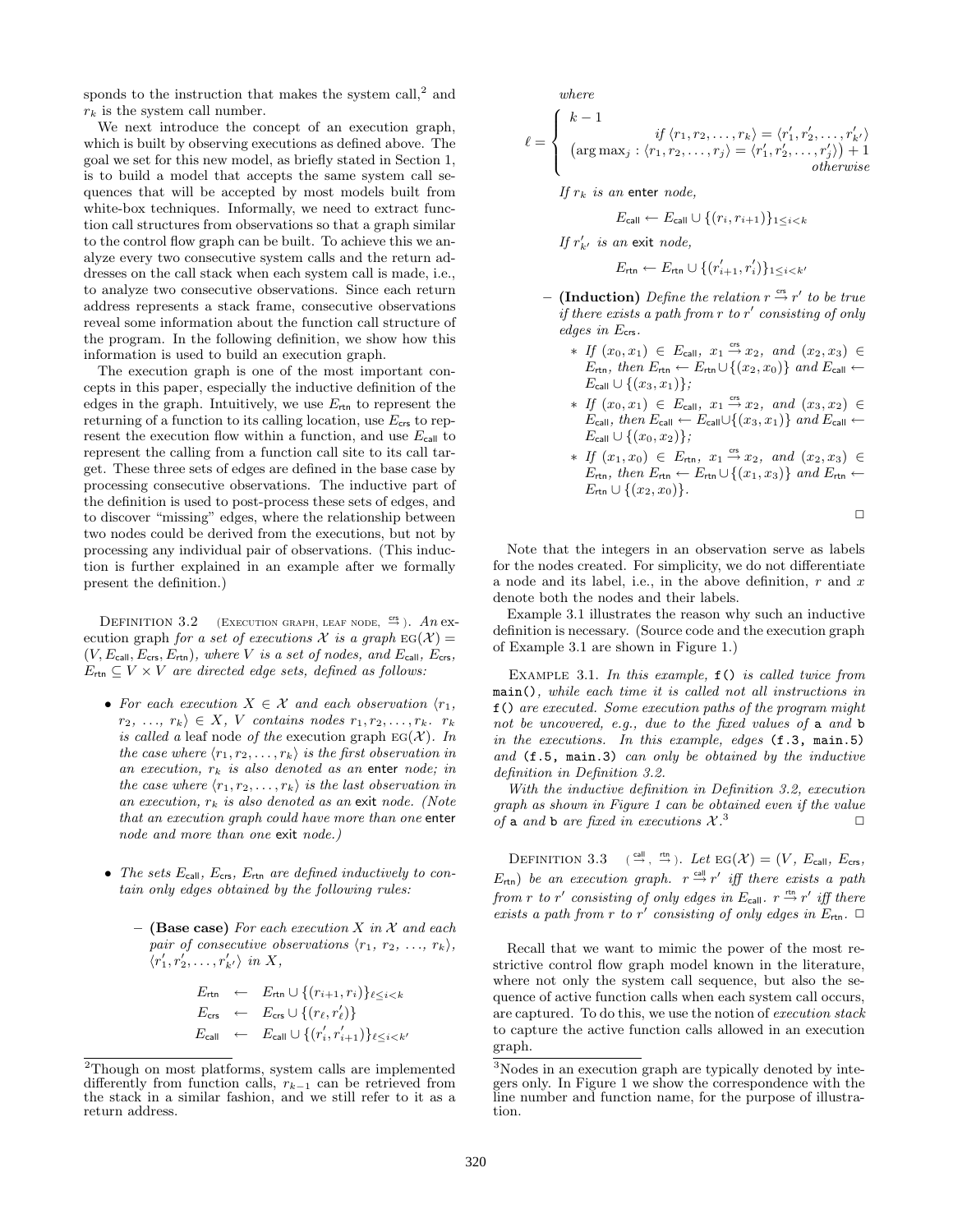

**Figure 1: Source code and execution graph of Example 3.1**

DEFINITION 3.4 ( $\stackrel{\text{scal}}{\rightarrow}$ , Execution stack). Let  $\text{EG}(\mathcal{X})=(V,$  $E_{\text{call}}$ ,  $E_{\text{crs}}$ ,  $E_{\text{rtn}}$ ) be an execution graph.  $r \stackrel{\text{xcall}}{\rightarrow} r'$  iff

- $\bullet$   $(r,r') \in E_{\mathsf{call}};$  or
- There exists a node  $r'' \in V$ , such that  $(r, r'') \in E_{\text{call}} \wedge$  $r'' \stackrel{\mathsf{crs}}{\rightarrow} r'.$

An execution stack in EG(X) is a sequence of nodes  $\langle r_1, r_2, \rangle$  $\ldots, r_n\rangle$ , such that

- For each  $1 \leq i < n, r_i \stackrel{\text{recall}}{\rightarrow} r_{i+1}$ ; and
- $\bullet$   $r_1$  corresponds to an address in main(), i.e., an address in the first function executed; and
- $\bullet$   $r_n$  is a leaf node.

 $\Box$ 

Intuitively, an execution stack captures a system call and the active functions (functions that have not returned) when the system call is made, which is also what an observation captures. However, an execution stack might or might not have a corresponding observation in the executions  $\mathcal X$  that are used to construct the execution graph  $EG(X)$ .

We next define the notion of *successor*. Intuitively, if observation  $x'$  follows another observation  $x$  in an execution, then  $x'$  corresponds to an execution stack that is a *succes*sor of the execution stack corresponding to x. The notion of successor in an execution graph defines whether a system call (and the corresponding active functions) are allowed to follow another system call.

DEFINITION 3.5 (SUCCESSOR). Execution stack  $s' = \langle r'_1,$  $\langle \ldots, r'_{n'} \rangle$  is a successor of execution stack  $s = \langle r_1, \ldots, r_n \rangle$  in an execution graph  $EG(X)=(V, E_{\text{call}}, E_{\text{crs}}, E_{\text{rtn}})$  if there exists an integer k such that  $r_n \stackrel{\text{th}}{\rightarrow} r_k$ ,  $(r_k, r'_k) \in E_{\text{crs}}, r'_k \stackrel{\text{call}}{\rightarrow} r'_{n'}$ , and for each  $1 \leq i < k$ ,  $r_i = r'_i$ .

DEFINITION 3.6 (EXECUTION PATH). An execution path  $\delta$ is a sequence of execution stacks in an execution graph  $EG(X)$  $=(V, E_{\text{call}}, E_{\text{crs}}, E_{\text{rtn}}), \; say \; \delta = \langle s_1, s_2, \ldots, s_n \rangle, \; s_i = \langle r_{i,1}, \rangle$  $r_{i,2}, \ldots, r_{i,m_i} \rangle$ , where

- For each  $1 \le i \le m_1$ ,  $(r_{1,i}, r_{1,i+1}) \in E_{\text{call}}$ ; and
- $r_{1,m_1}$  is an enter node; and
- For each  $1 \leq i \leq n$ ,  $s_{i+1}$  is a successor of  $s_i$ .

 $\Box$ 

Intuitively, an execution path is a sequence of execution stacks that corresponds to a possible execution of the program that emitted the executions  $\mathcal{X}$ . Notice that it only requires the sequence of execution stacks to be allowed by the execution graph (captured by the notion of successor, which is defined in Definition 3.5), which might or might not have appeared in the executions  $\mathcal X$  from which the execution graph  $EG(X)$  is built.

DEFINITION 3.7 (LANGUAGE ACCEPTED BY  $EG(X)$ ). The language accepted by  $EG(\mathcal{X})$ , denoted  $L_{EG(\mathcal{X})}$ , is the set of all execution paths in  $EG(\mathcal{X})$ execution paths in  $EG(X)$ .

Each string in the language accepted by an execution graph is a sequence of execution stacks. Each execution stack consists of a sequence of integers, which intuitively represents a system call and the return addresses of the active functions when the system call is made. Though we have defined execution graphs built from observations including return addresses, they also have a black-box variant: In the case where only the system call number is used to describe a system call (return addresses are not extracted), an execution stack consists of only one integer, which is the system call number. Consequently a string in the language will become a sequence of system call numbers. We do not discuss this variation further.

#### **4. PROPERTIES OF EXECUTION GRAPHS**

We briefly stated in Section 1 that the goal of our technique is to build a model that accepts system call sequences that would be accepted by a model built from the control flow graph of the program. In this section, we formalize two important properties of an execution graph. First, it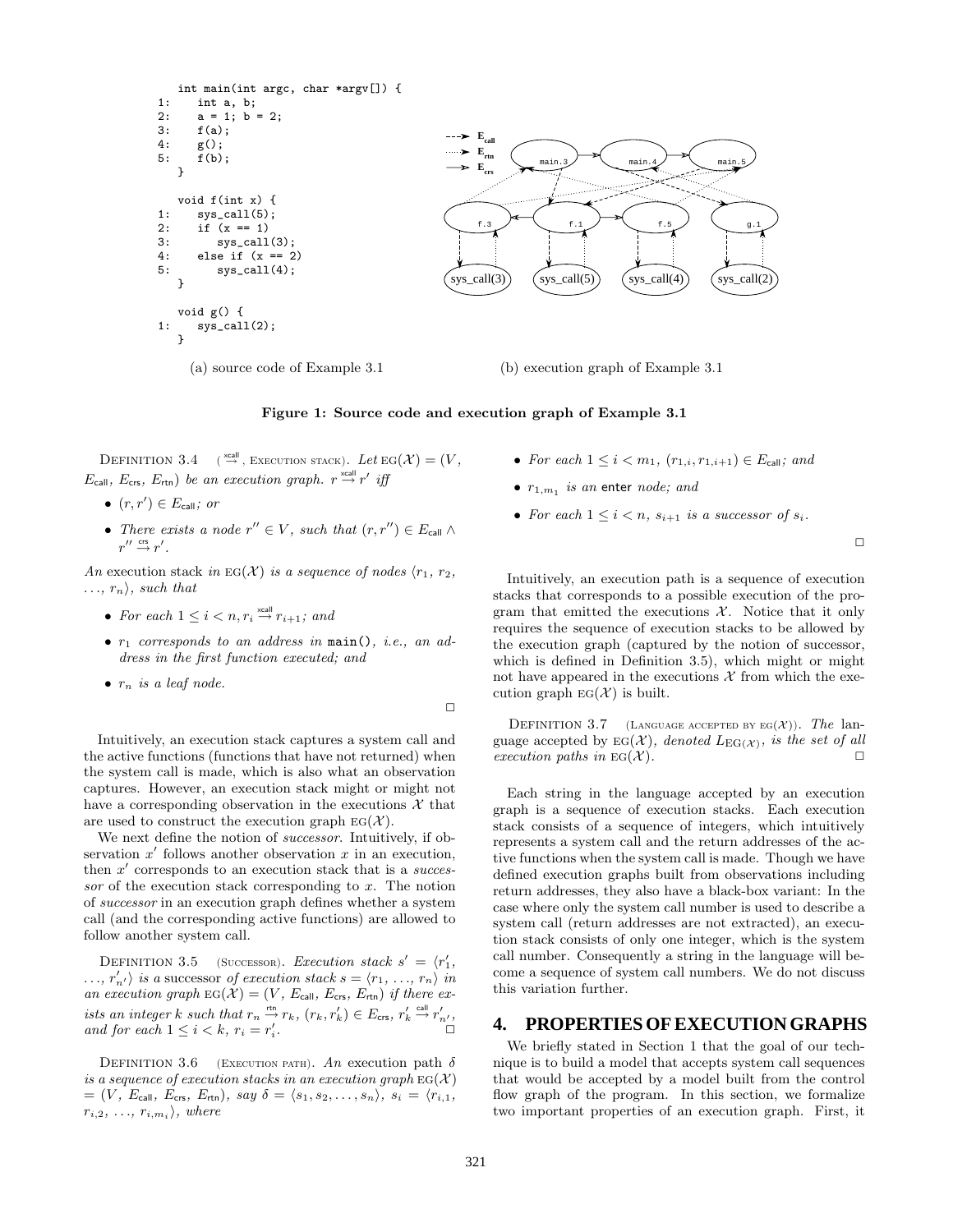accepts only system call sequences that are consistent with the control flow graph of the program. Second, it is maximal given a set of training data, meaning that any extensions to an execution graph could permit some intrusions to go undetected. To formalize these two properties, we first define control flow graphs, the language a control flow graph accepts, and well-behaved executions. With these definitions, the theorems are presented in Section 4.3.

#### **4.1 Control Flow Graphs**

A control flow graph is an abstract representation of a procedure or program. In this paper, it is convenient to consider a variation on the traditional control flow graph for a program P, denoted  $CFG(P)$ . First,  $CFG(P)$  consists of a number of *control flow subgraphs*, one per function  $F$ in  $P$ , denoted  $CFSG(F)$ . Second, since we are interested only in function calls and system calls in  $P$ , each  $CFSG(F)$ has one node per function call and two nodes per system call that it contains, in addition to its entry and exit node, and no other nodes. Though these variations render  $CFG(P)$ different from a traditional control flow graph, we will still refer to it as one.

In this paper, we refer to a jump as a nonsequential transfer of control, distinct from a function call or a system call. With this, we define the relationship between two instructions in a function.

DEFINITION 4.1 (FOLLOW). *Instruction*  $t'$  follows *instruc*tion  $t$  iff  $t$  and  $t'$  are in the same function and

- $\bullet$  (Base case)  $t'$  is at a higher address than t, and there is no jump, function call or system call between t and  $t^{\prime};$
- **(Induction)** There exists a jump c and a corresponding jump target  $c'$ , such that  $t'$  follows  $c'$  and  $c$  follows t.

 $\Box$ 

The above definition defines the relative position of two instructions in a function. Next we define control flow subgraph (CFSG) and call nodes in a CFSG. In order to simplify the definition, we assuming that there are two no-op instructions in each function  $F$  denoting the starting and ending of F respectively.

DEFINITION 4.2 (CONTROL FLOW SUBGRAPH, CALL NODE). A control flow subgraph for a function F is a directed graph  $CFSG(F)$  $=(V,E)$ . V contains

- A function call node *per function call in F*;
- A system call node per system call in  $F$ ;
- A system call number node *per system call in F*;
- A designated F.enter node and a designated F.exit node.

Function call nodes and system call nodes are the call nodes of  $CFSG(F)$ . Each node is identified by a label.  $(u, v) \in$  $E$  iff

• The instruction that corresponds to v follows (as defined in Definition  $(4.1)$  the instruction that corresponds to *u*; *or* 

 $\bullet$  u is a system call node and v is the corresponding system call number node.

 $\Box$ 

Each node in a CFSG has a label. The label of a call node could be assigned as the address of the instruction that immediately follows the call if static analysis is applied on binaries, as assumed in Section 4.3 for convenience. The label of a system call number node is the corresponding system call number. As in the definition of execution graphs, we do not differentiate a node and its label, i.e., in the above definition, u and v denote both the nodes and their labels.

The control flow graph  $CFG(P)$  of a program P is obtained by connecting control flow subgraphs of each function in P together to form a new graph.

DEFINITION  $4.3$  (CONTROL FLOW GRAPH). Let P be a program consisting of functions  $F_1, F_2, \ldots, F_n$ . Let  $CFSG(F_i) =$  $(V_i, E_i)$  denote the control flow subgraph for  $F_i$ . The control flow graph for P is a directed graph  $CFG(P)=(V,E)$ , where  $V = \bigcup_i V_i$  and where  $(u, v) \in E$  iff

- For some  $1 \leq i \leq n$ ,  $(u, v) \in E_i$ ; or
- $v = F_i$  enter and u is a function call node representing a call to  $F_i$ ; or
- $u = F_i$  exit and v is is a function call node representing a call to  $F_i$ .

Figure 2 shows the control flow graph of the program in Example 3.1 (the source code is shown in Figure 1).



**Figure 2: Control flow graph of Example 3.1**

A control flow graph as described above defines all possible executions of a program  $P$ , in terms of the function and system calls it makes. During program execution, nodes in the control flow graph are traversed by following the directed edges. An execution of the program can be described by a path through which the nodes are traversed. A call cycle corresponds to the calling and returning of a function.

DEFINITION 4.4 (CALL CYCLE). A sequence of nodes  $\langle v_1, v_2 \rangle$  $\langle v_2, \ldots, v_n \rangle$  in  $CFG(P)=(V,E)$  is a call cycle iff for some function  $F \in P$  and the corresponding  $CFSG(F)=(V_F , E_F )$ in  $CFG(P)$ ,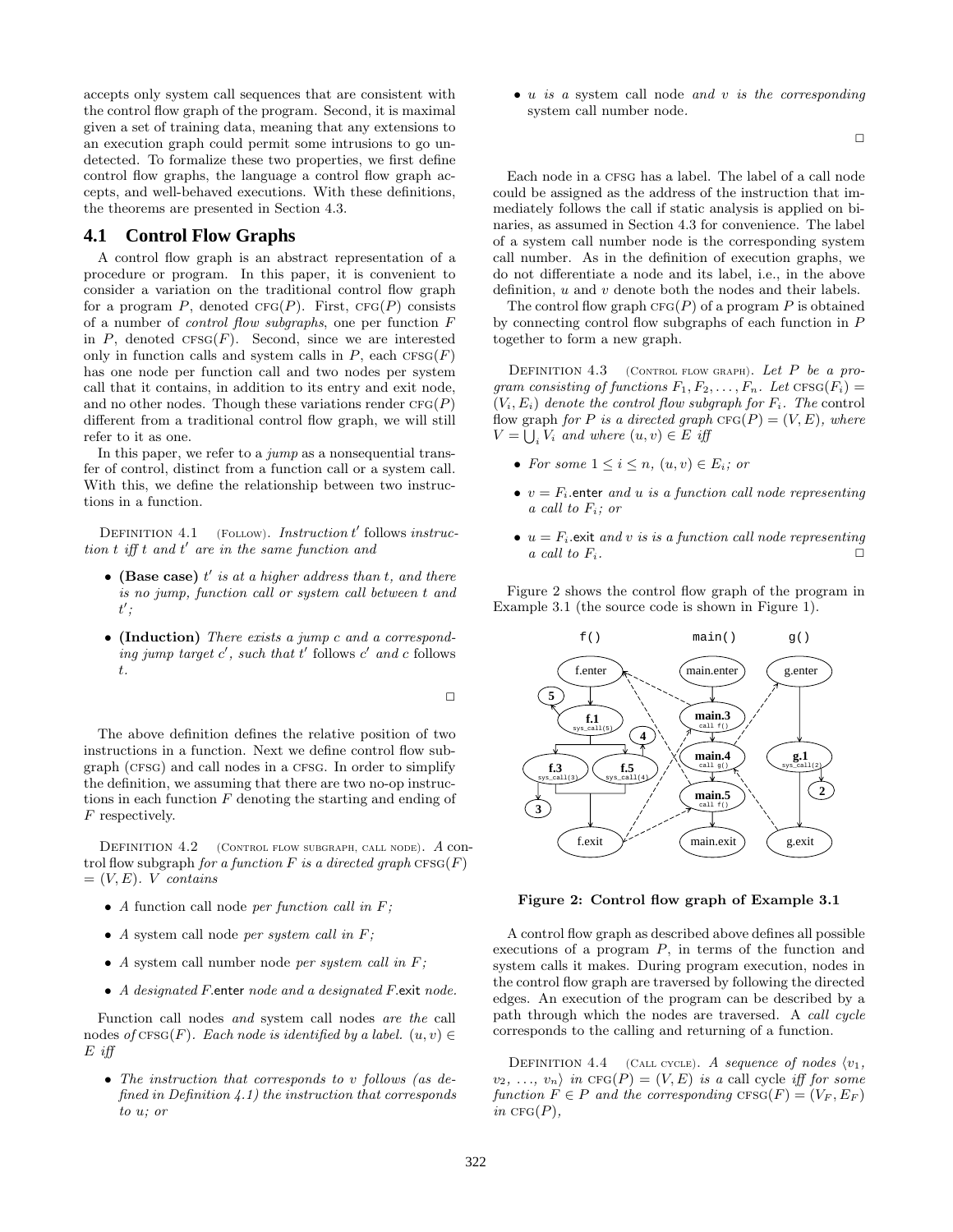- **(Base case)**
	- $v_1 = v_n$  is a function call node representing a call to F,  $v_2 = F$  enter,  $v_{n-1} = F$  exit; and
	- $-$  *For each*  $1 < i < n − 1$ ,  $v_i \in V_F$ ; and
	- $-$  *For each* 1 ≤ *i* < *n*,  $(v_i, v_{i+1})$  ∈ *E*.
- $(Induction)$  For some integers k and k', where  $1 <$  $k < k' < n - 1$ ,
	- $v_1 = v_n$  is a function call node representing a call to F,  $v_2 = F$ . enter,  $v_{n-1} = F$ . exit; and
	- $-$  For each  $1 \leq i \leq n$ ,  $(v_i, v_{i+1}) \in E$ ; and
	- $-$  *For each* 1 < *i* ≤ *k* and *k'* ≤ *i* ≤ *n* − 1, *v<sub>i</sub>* ∈ *V<sub>F</sub>*; and
	- $\langle v_k, v_{k+1}, \ldots, v_{k'} \rangle$  is a call cycle.

 $\Box$ 

A series of call cycles is a concatenation of at least one call cycle.

DEFINITION 4.5 (OBSERVABLE PATH). An observable path  $\pi$ in  $CFG(P)=(V,E)$  is a sequence of nodes, say  $\langle v_1, v_2, \ldots, v_n \rangle$  $\langle v_n \rangle$ , where

- $v_1$  = main.enter, *i.e.*, the entry node for the first function called in the program; and
- $v_n$  is a system call node; and
- For each  $1 \leq i \leq n$ ,  $(v_i, v_{i+1}) \in E$ ; and
- For each  $1 < i < n$ , if  $v_i$  is a function call node representing a call to F, then either  $v_{i+1} = F$  enter or  $v_{i-1} = F$ .exit; if  $v_{i-1} = F$ .exit, then there exists an integer i', where  $1 < i' < i$ , such that  $\langle v_{i'}, v_{i'+1}, \ldots, v_i \rangle$ is a call cycle.

 $\Box$ 

The path defined in Definition 4.5 is called observable because it induces a system call, and thus intuitively would be visible to an intrusion detection system monitoring system calls. Numerous white-box process monitors additionally keep track of the active function calls in the process running the program, based on information gathered from static analysis of the program. We define active calls on an observable path as follows.

DEFINITION  $4.6$  (ACTIVE CALLS ON AN OBSERVABLE PATH). Let  $\pi = \langle v_1, v_2, \ldots, v_n \rangle$  be an observable path in CFG(P) = (V, E). We define the sequence of active calls on  $\pi$ , denoted  $A(\pi)$ , to be the result of the following procedure.

- 1. Delete all call cycles on  $\pi$ ;
- 2. Denote the remaining nodes by  $\langle v_{i_1}, v_{i_2}, \ldots, v_{i_k} \rangle$ , where for each  $1 \leq j \leq k$ ,  $i_j \leq i_{j+1}$ . For each  $1 \leq j \leq k$ , delete  $v_{i_j}$  unless  $v_{i_j}$  is a function call node;
- 3. Append a node  $v_{n+1}$  to the end of the sequence, where  $v_{n+1}$  is the system call number node such that  $(v_n, v_{n+1})$  $\in E$ .

323

Since  $v_n$  (the last node on an observable path) does not belong to any call cycles, it is not deleted in the first step of the procedure in Definition 4.6. As such,  $v_{i_k} = v_n$  in the second step of the procedure in Definition 4.6, and this node is not deleted in the second step either (since only nodes  $v_{i,j}$ ) for  $1 \leq j \leq k$  are eligible to be deleted). In other words,  $v_n$  is always the second last element in the output of  $A(\pi)$ , with the last element being the system call number.

DEFINITION 4.7 (LANGUAGE ACCEPTED BY CFG $(P)$ ). Let  $\Pi$  be the set of all observable paths in  $CFG(P)$ , and for any  $\pi \in$  $\Pi$ , let  $\mathsf{pre}(\pi) = \langle \pi_1, \pi_2, \ldots, \pi_n \rangle$  denote all the observable prefixes of  $\pi$  in order of increasing length, where  $\pi_n = \pi$ . Then, the language accepted by  $CFG(P)$  is

$$
L_{\text{CFG}(P)} = \{ \langle A(\pi_1), \dots, A(\pi_n) \rangle : \\ [\exists \pi \in \Pi : \text{pre}(\pi) = \langle \pi_1, \dots, \pi_n \rangle] \}
$$

Notice that we define the language accepted by  $CFG(P)$  in terms of the system calls it makes and the active functions when each system call is made. A string in the language is a sequence of symbols, each of which describes a system call made by the program.

EXAMPLE 4.1. Figure 3 shows the source code and the control flow graph of a very simple program, which consists of four functions and makes four different system calls. In the program shown in Figure 3, the second system call made is read, which corresponds to the system call number 3. The following is an observable path from main.enter to the node that makes this system call.

# $\pi_1$  =  $\langle \text{main.enter, main.1}, \text{main.2}, \text{f.enter}, \rangle$  $\texttt{f.1}, \texttt{g.enter}, \dots, \texttt{g.exit}, \texttt{f.1}, \texttt{f.2}\rangle$

When trying to find the active calls on  $\pi_1$ , f.1, g.enter, ..., g.exit, f.1 should be deleted in the first step of the procedure in Definition 4.6, since they correspond to a call cycle (a completed function call). main.enter and main.1 should be deleted in the second step of the procedure in Definition 4.6, as they are not function call nodes. Therefore,

$$
A(\pi_1) = \langle \texttt{main.2}, \texttt{f.2}, 3 \rangle
$$

In this example, the language accepted by the control flow graph is

$$
L_{\text{CFG}(Ex[4.1])} = \{ \langle \text{main.1}, 5 \rangle, \langle \text{main.2}, \text{f.2}, 3 \rangle, \\ \langle \text{main.2}, \text{f.3}, \text{h.1}, 4 \rangle, \langle \text{main.2}, \text{f.3}, \text{h.2}, 6 \rangle \}
$$

Figure 4 shows an execution graph built from executions of the program in Example 4.1, assuming the input covers all possible paths of the program.<sup>4</sup>

 $\Box$ 

Notice that the languages accepted by the execution graphs of the two examples (Example 3.1 and Example 4.1) are very similar to the languages accepted by their control flow graphs. (In particular the only differences are the values of

<sup>4</sup>Nodes in an execution graph are denoted by integers only. In Figure 4 we show the correspondence with nodes in the control flow graph of the program, i.e., the line number and function name, for the purpose of illustration.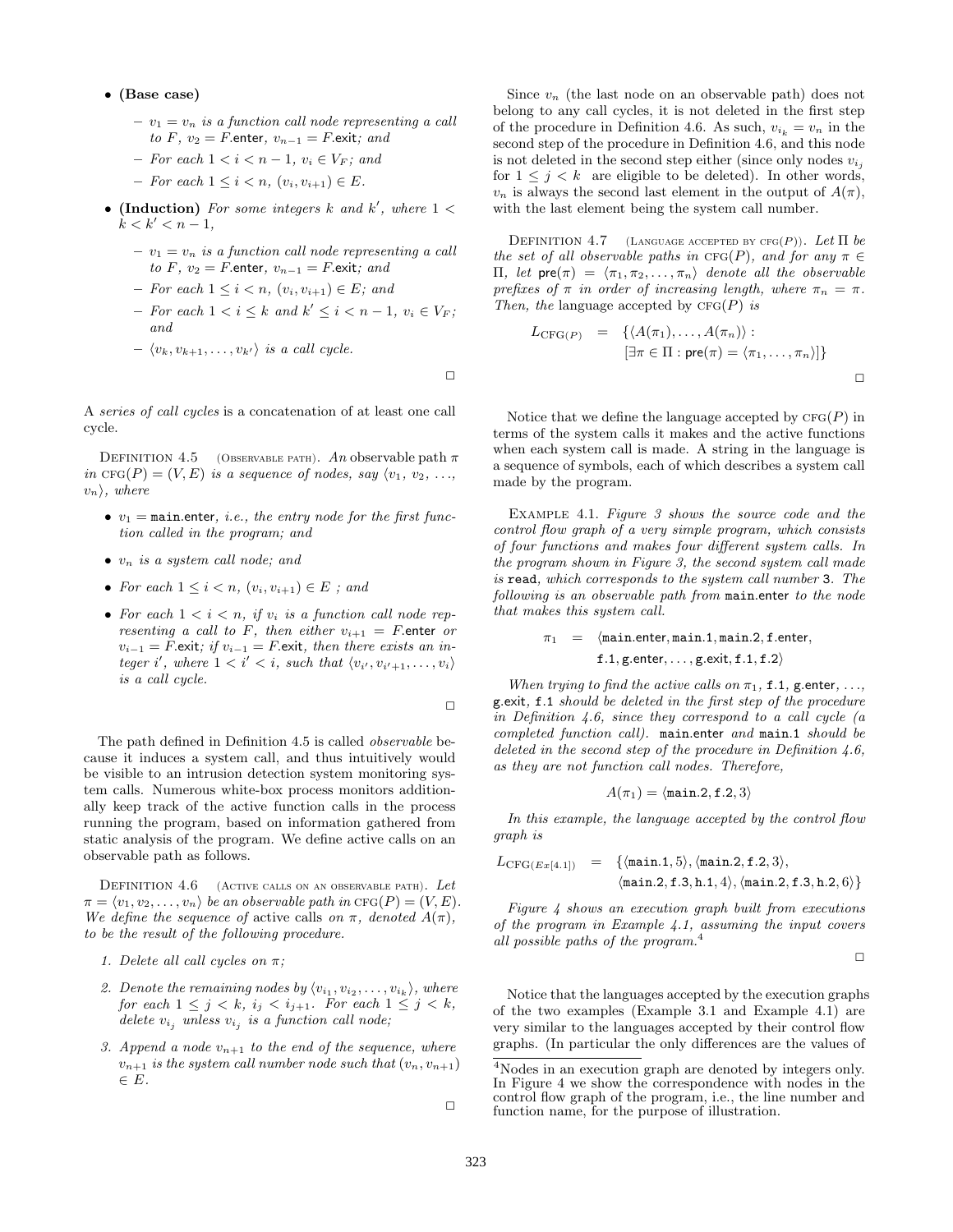

(a) source code of Example 4.1 (b) control flow graph of Example 4.1 ( $CFSG(g()$ ) is not shown)



**Figure 3: Source code and the control flow graphs of Example 4.1**

**Figure 4: Execution graph of Example 4.1**

the labels.) Intuitively this similarity is what we are trying to achieve and why execution graphs are very useful in anomaly detection. In Section 4.3 we will formally introduce the relationship between the two, by showing two very useful properties of execution graphs.

#### **4.2 Well-Behaved Executions**

To this point in the paper, we have not specified the program executions that are useful to build an execution graph (though any execution results in one). However, to prove a relationship with the control flow graph of the program, it is necessary to specify which executions are useful for this purpose. Intuitively, these executions are ones that do not include an attack, and more specifically, for which the return addresses are a reliable reflection of the intended execution of the underlying program. We refer to such executions as well-behaved.

More precisely, denote the execution of program  $P$  on input I by  $P(I)$ . Input string I includes all inputs to the process running P since its initialization, and can include multiple "invocations" if program  $P$  is a server program. In this case, the multiple invocations of  $P$  are separated in  $I$ in a canonical way. The runtime process that executes  $P(I)$  by the compiler for the language. While we do not detail these conventions here, we expect that the return address of each stack frame is inserted when the function call occurs and is not modified until return from the function—at which time the stack frame is destroyed. We say that a program P is "well-behaved" on an input I if the execution  $P(I)$  conforms strictly to this expectation, i.e., that return address fields in stack frames are modified only in this fashion, and the stack frames are created only when function calls are made by the program P.

maintains a call stack in conformance with certain conventions, induced via the function call and return code emitted

DEFINITION  $4.8$  (WELL-BEHAVED EXECUTIONS). Program P is well-behaved on input  $I$  if execution  $P(I)$  maintains a call stack consisting of stack frames, one per active function call, and such that the return address in each stack frame is not modified while the corresponding function call is active.  $\Box$ 

Of course, a common method of exploiting a vulnerable program  $P$  involves running  $P$  on an input  $I'$  for which it is not well-behaved, i.e., that modifies a return address on the stack when the function call is still active.

The anomaly detector that we describe in this paper is assumed to be trained on the observed behaviors (emitted system calls) in executions  $P(I_1),...,P(I_k)$  where P is well-behaved on each  $I_j$ . In this way, the return addresses extracted from the stack (as in [3]) reflect the execution of the program. We denote these executions  $P(\mathcal{I}) =$  $\{P(I_1), \ldots, P(I_k)\}.$ 

# **4.3 Properties of Execution Graphs**

Recall that an execution graph is a model constructed by a gray-box technique. None of the previous gray-box techniques, to our knowledge, has been formally related to the control flow graph of the underlying program. The execution graph differs from these approaches in the sense that the language accepted by an execution graph can be directly related to the language accepted by the control flow graph of the underlying program. Moreover, this relationship can be proved analytically. This is a significant improvement since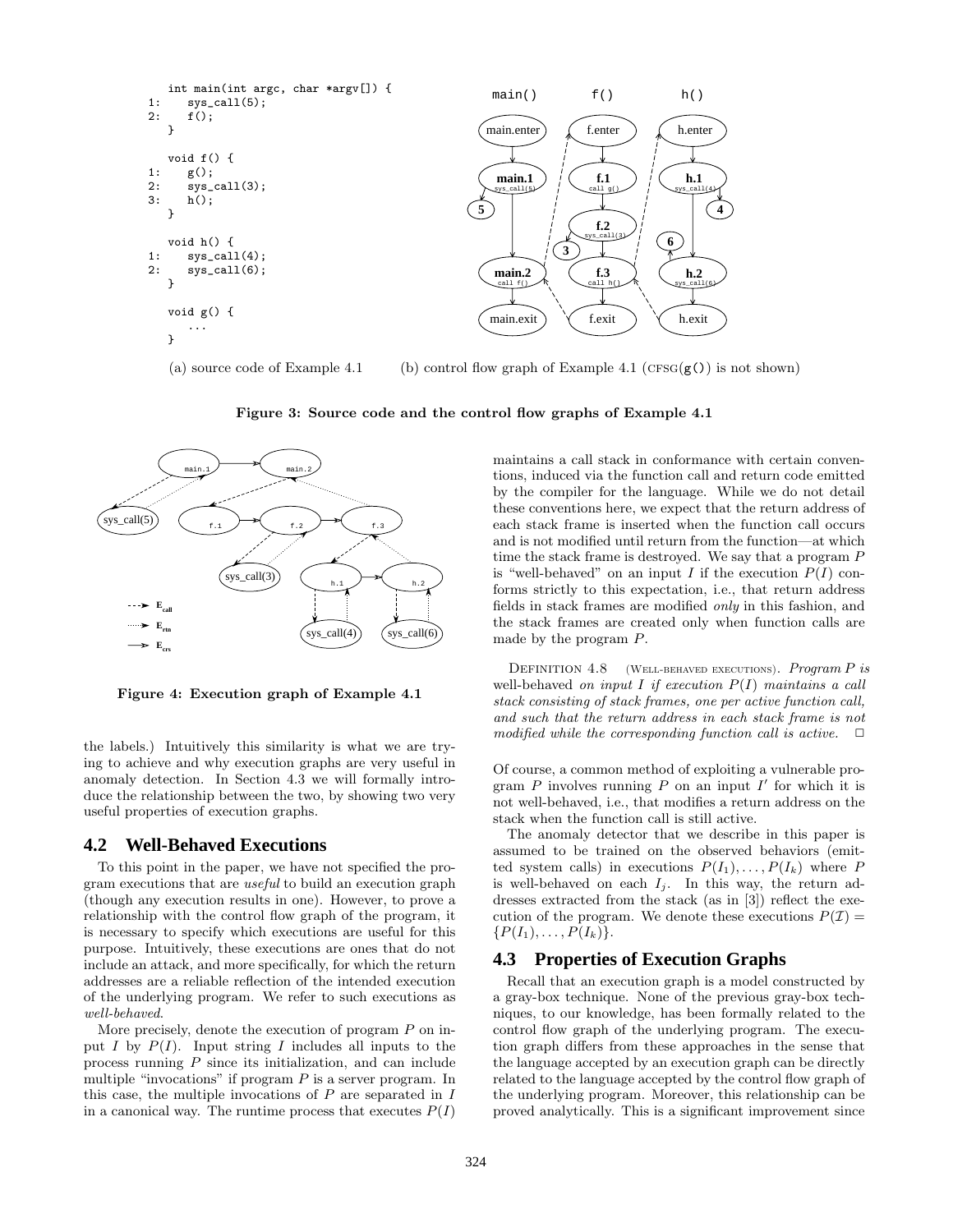goals of many white-box techniques can now be achieved using gray-box techniques, i.e., without static analysis on the source code or binary.

Here we show two theorems of the execution graph and the control flow graph of a program. Without loss of generality, we assume that the label of a call node in the control flow graph is the address of the instruction that immediately follows the function call or system call, which is easily obtained by static analysis of the binary. If this is not the case, e.g., if static analysis is applied on the source code, there is always a one-to-one mapping between the labels and these addresses. For convenience, we omit this mapping in the following theorems and the proofs in the Appendices.

THEOREM 4.1. If  $P$  is a program that is well-behaved on input *I*, then  $L_{\text{EG}(P(\mathcal{I}))} \subseteq L_{\text{CFG}(P)}$ .

The proof of this theorem is in Appendix A.

Theorem 4.1 says that the language accepted by an execution graph is a subset of the language accepted by the control flow graph of the program, which is a property unavailable in most other gray-box techniques. It provides another level of confidence: if some execution is allowed by an execution graph, it is guaranteed that the execution is not only normal ("similar" to past executions), but also valid (allowed by the control flow graph). Such a property could only be achieved previously by white-box techniques.

Theorem 4.1 only says that  $L_{\text{EG}(P(\mathcal{I}))} \subseteq L_{\text{CFG}(P)}$ . They are not equal because, e.g., the input  $\mathcal{I}$  might not cover all possible executions of the program, in which case there is no way for  $EG(P(\mathcal{I}))$  to safely accept such a missing execution, even with the inductive definition in Definition 3.2.

Theorem 4.2 shows that if the execution graph were to be extended to allow any additional strings in the language, it could accept some intrusions that program P does not allow.

THEOREM 4.2. Let  $\mathcal I$  be a set of inputs, and  $EG(P(\mathcal I))$ be an execution graph where  $P$  is well-behaved on  $\mathcal I$ . There exists a program  $P'$ , which is also well-behaved on  $\mathcal{I}$ , such that  $L_{\text{CFG}}(P') = L_{\text{EG}}(P(\mathcal{I}))$ .

Theorem 4.2 states that for any input  $\mathcal I$  and the execution graph obtained on input  $\mathcal{I}$ , there exists a program  $P'$  which is well-behaved on  $I$ , such that the language accepted by the control flow graph of this program is the same as the language accepted by the execution graph. This means that the execution graph is the "accurate" model of some program  $P'$ . Since there exists such a program  $P'$ , if the execution graph were to be extended to accept any additional string in its language, it will allow an intrusion to the program P . Informally, this means that the execution graph is a maximal graph given the set of input.

Please refer to Appendix B for a proof of Theorem 4.2.

### **5. PERFORMANCE EVALUATION**

In this section we provide insight into the likely performance of our technique in an anomaly detection system. During program monitoring there are two tasks the anomaly detector needs to perform for each system call: (i) to walk through the stack frames and obtain all return addresses; (ii) to determine whether the current system call is allowed. We previously measured the cost of extracting program return addresses and found that for a Linux kernel compilation it adds less than 6% to the overall execution time. Therefore, extracting return addresses from the running process should introduce only moderate overhead.

Second, we measure the time it takes to process system calls when using our execution graph model. We observe the executions of four common FTP and HTTP server programs, wu-ftpd, proftpd, Apache httpd, and Apache httpd with a chroot patch, and extract the execution graphs from them. Information, including return addresses, of every system call is recorded into log files, and subsequently processed to detect anomalies. We measure the time it takes to process these system calls by running the anomaly detector on a desktop computer with an Intel Pentium IV 2.2 GHz CPU. Results are shown in Table 1.

Although the average processing time per system call is very different for these four programs (due to the different number of functions in the program and consequently the different number of return addresses to be processed for each system call), results show that program monitoring is extremely efficient when using the execution graph model.

# **6. CONCLUSION**

We introduce a new model of system call behavior for anomaly detection systems, called an execution graph. Execution graph is the first gray-box model that conforms to the control flow graph of the program. We show that: an execution graph accepts only strings (defined as sequences of system calls and the active function calls when each system call occurs) that are consistent with the control flow graph of the program; and it is maximal given a set of training data, i.e., any extensions to the execution graph might make some intrusions undetected. Finally, we provide evidence that program monitoring using the execution graph is very efficient.

#### **7. REFERENCES**

- [1] C. Collberg, C. Thomborson and D. Low. Manufacturing cheap, resilient, and stealthy opaque constructs. In Proceedings of the ACM Symposium on Principles of Programming Languages, January 1998.
- [2] H. Feng, J. Giffin, Y. Huang, S. Jha, W. Lee and B. Miller. Formalizing sensitivity in static analysis for intrusion detection. In Proceedings of the 2004 IEEE Symposium on Security and Privacy, May 2004.
- [3] H. Feng, O. Kolesnikov, P. Fogla, W. Lee and W. Gong. Anomaly detection using call stack information. In Proceedings of the 2003 IEEE Symposium on Security and Privacy, pages 62–75, May 2003.
- [4] S. Forrest, S. Hofmeyr, A. Somayaji, and T. Longstaff. A sense of self for Unix processes. In Proceedings of the 1996 IEEE Symposium on Security and Privacy, pages 120–128, May 1996.
- [5] D. Gao, M. K. Reiter and D. Song. On gray-box program tracking for anomaly detection. In Proceedings of the 13th USENIX Security Symposium, pages 103–118, August 2004.
- [6] J. Giffin, S. Jha and B. Miller. Detecting manipulated remote call streams. In Proceedings of the 11th USENIX Security Symposium, August 2002.
- [7] J. Giffin, S. Jha and B. Miller. Efficient context-sensitive intrusion detection. In Proceeding of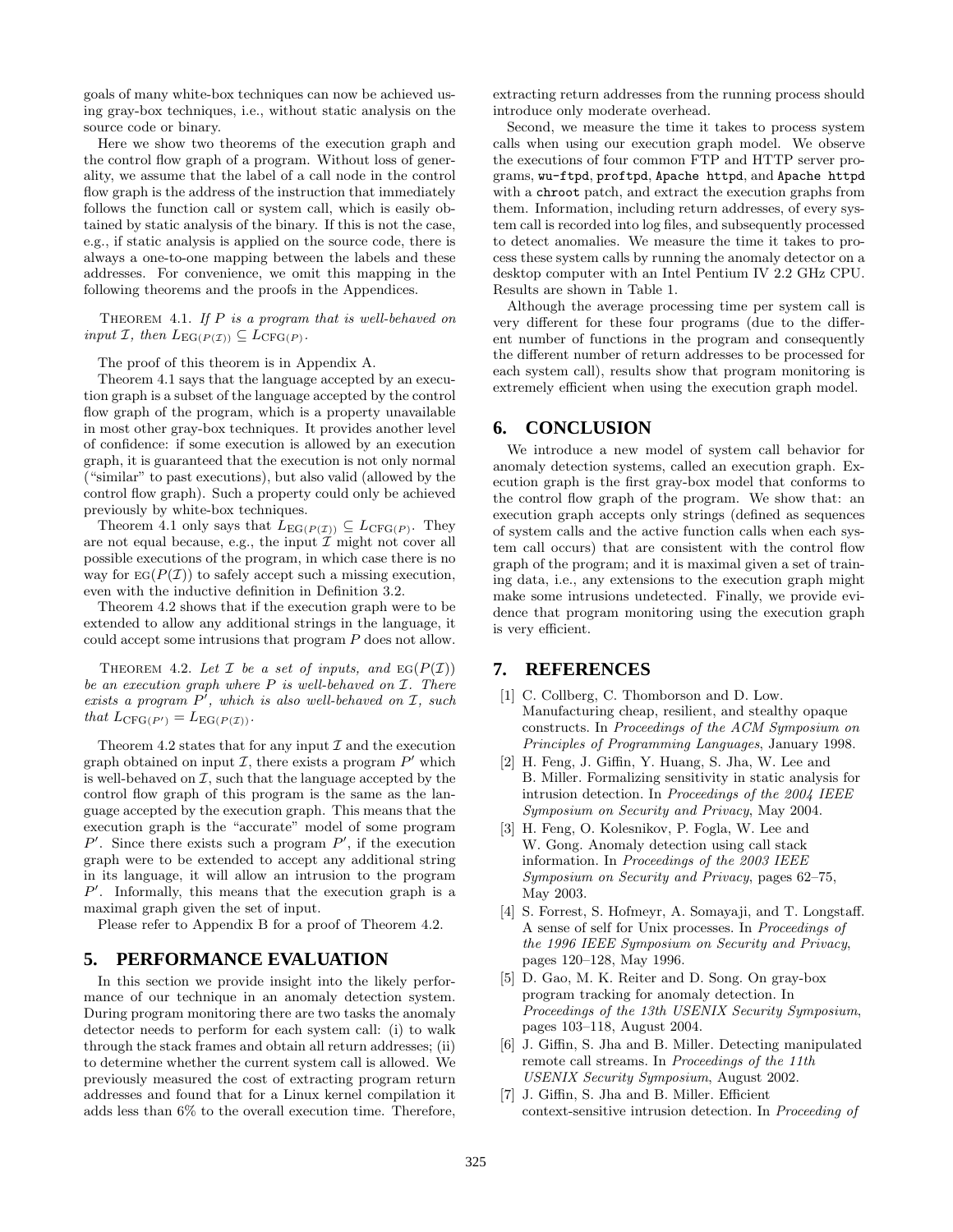|                                     | wu-ftpd          | proftpd          | Apache          | Apache with chroot patch |
|-------------------------------------|------------------|------------------|-----------------|--------------------------|
| number of syscalls processed        | 4202602          | 9062102          | 5142088         | 4693300                  |
| processing time test 1              | 0.55 s           | 9.63s            | 2.16s           | 2.92s                    |
| processing time test 2              | 0.55 s           | 9.63s            | 2.13s           | 2.93s                    |
| processing time test 3              | 0.54 s           | 9.65 s           | 2.15 s          | 2.94 s                   |
| average processing time per syscall | $0.130 \; \mu s$ | $1.063 \; \mu s$ | $0.417$ $\mu s$ | $0.624$ $\mu s$          |

**Table 1: Performance overhead for processing system calls**

Symposium on Network and Distributed System Security, Febuary 2004.

- [8] C. Kruegel, D. Mutz, F. Valeur and G. Vigna. On the detection of anomalous system call arguments. In Proceeding of ESORICS 2003, October 2003.
- [9] X. Lu. A Linux executable editing library. Master's Thesis, Computer and Information Science, National Unviersity of Singpaore. 1999.
- [10] M. Prasad and T. Chiueh. A binary rewriting defense against stack based buffer overflow attacks. In USENIX Annual Technical Conference, General Track, June 2003.
- [11] N. Provos. Improving host security with system call policies. In Proceeding of the 12th USENIX Security Symposium, August 2003.
- [12] N. Provos, M. Friedl and P. Honeyman. Preventing privilege escalation. In Proceeding of the 12th USENIX Security Symposium, August 2003.
- [13] T. Romer, G. Voelker, D. Lee, A. Wolman, W. Wong, H. Levy, B. Bershad and B. Chen. Instrumentation and optimization of Win32/Intel executables using etch. In Proceeding of the USENIX Windows NT workshop, August 1997.
- [14] B. Schwarz, S. Debray and G. Andrews. Disassembly of executable code revisited. In Proceeding of Working Conference on Reverse Engineering, pages 45–54, October 2002.
- [15] R. Sekar, M. Bendre, D. Dhurjati and P. Bollineni. A fast automaton-based method for detecting anomalous program behaviors. In Proceedings of the 2001 IEEE Symposium on Security and Privacy, pages 144–155, May 2001.
- [16] K. Tan and R. Maxion. "Why 6?"—Defining the operational limits of stide, an anomaly-based intrusion detector. In Proceedings of the 2002 IEEE Symposium on Security and Privacy, pages 188-201, May 2002.
- [17] D. Wagner. Janus: an approach for confinement of untrusted applications. Technical Report CSD-99-1056, Department of Computer Science, University of California at Berkeley, August 1999.
- [18] D. Wagner and D. Dean. Intrusion detection via static analysis. In Proceedings of the 2001 IEEE Symposium on Security and Privacy, pages 156–168, May 2001.
- [19] R. Wahbe, S. Lucco, T. E. Anderson and S. L. Graham. Efficient software-based fault isolation. In Proceeding of the Symposium on Operating System Principles, 1993.
- [20] A. Wespi, M. Dacier and H. Debar. An intrusion-detection system based on the Teiresias pattern-discovery algorithm. In Proceedings of the 1999 European Institute for Computer Anti-Virus Research Conference, 1999.

[21] A. Wespi, M. Dacier and H. Debar. Intrusion detection using variable-length audit trail patterns. In Proceedings of the 2000 Recent Advances in Intrusion Detection, pages 110–129, October 2000.

# **APPENDIX**

# **A. PROOF OF THEOREM 4.1**

We first prove the following lemmas. As stated in Section 4.3, without loss of generality, we assume that the label of any call node in the control flow graph is in fact the address of the instruction that immediately follows the call. If this is not the case, e.g., if the control flow graph is obtained by static analysis of the source code, there is always a oneto-one mapping between the labels and these addresses. For convenience, we omit this mapping in the following proofs.

In the following proofs, we use  $\mu$  to denote the length of a function call or system call instruction. Since we assume that the label of any call node  $x$  in the control flow graph is the address of the instruction that immediately follows the call,  $x - \mu$  represents the address of the corresponding call instruction. We use  $F_v$  to denote the function in  $P$  that consists of node v.

LEMMA A.1. Let  $P$  be a program that is well-behaved on input I. Let  $EG(P(\mathcal{I})) = (V, E_{\text{call}}, E_{\text{crs}}, E_{\text{rtn}})$  and  $CFG(P) =$  $(V', E'), \text{ then } V \subseteq V'.$ 

PROOF.

 $v \in V \wedge v$  is a leaf node

- $\Rightarrow$  P is able to make a system call with system call number v
- $\Rightarrow v \in V'$

 $v \in V \wedge v$  is not a leaf node

- $\Rightarrow$  v is one of the return addresses observed when P makes a system call
- $\Rightarrow$   $(v \mu)$  is the address of a call instruction
- $\Rightarrow$  (v  $\mu$ ) corresponds to some function or system call site in P
- $v \in V'$  $\Rightarrow$

Notice that there could be  $v' \notin V$  while  $v' \in V'$ , because input  $\mathcal I$  does not necessarily cover all possible executions of P, and that some executions allowed by  $CFG(P)$  might never appear in actual runs.

LEMMA A.2. Let  $P$  be a program that is well-behaved on input *I*. If  $\langle r_1, r_2, \ldots, r_l, \ldots \rangle$  and  $\langle r'_1, r'_2, \ldots, r'_l, \ldots \rangle$  are two observations in  $P(\mathcal{I})$ , such that for each  $1 \leq i < l$ ,  $r_i = r'_i$ ,  $r_l \neq r'_l$ , then for some function  $F \in P$ ,  $r_l$  and  $r'_l$  are both in  $CFSG(F)$ .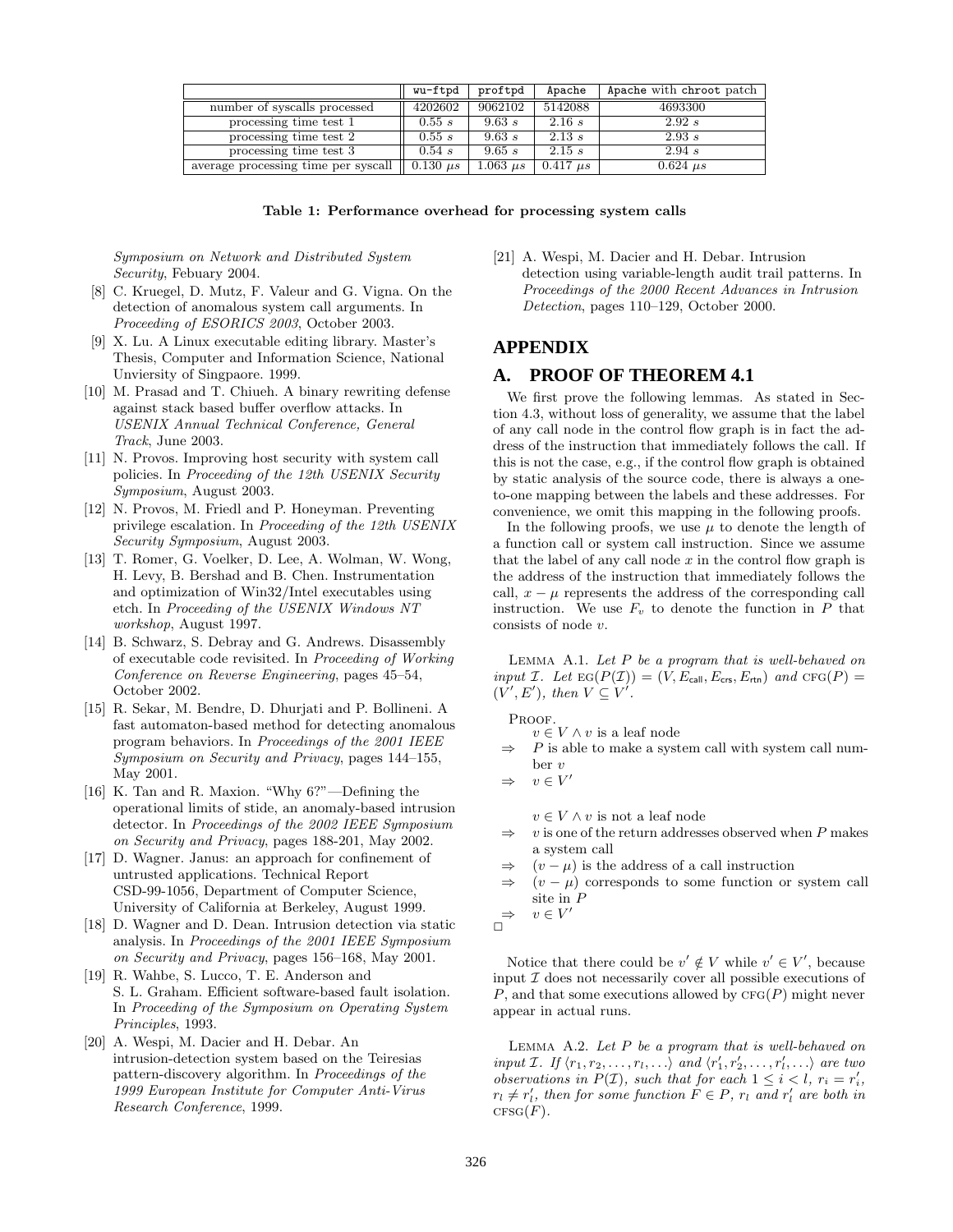PROOF.

 $\langle r_1, r_2, \ldots, r_l, \ldots \rangle$  and  $\langle r'_1, r'_2, \ldots, r'_l, \ldots \rangle$  are two observations

 $\Rightarrow$   $(r_l - \mu)$  is in a function that is called from  $(r_{l-1} - \mu);$  $(r'_{l} - \mu)$  is in a function that is called from  $(r'_{l-1} - \mu)$ 

Now, for each  $1 \leq i < l$ ,  $r_i = r'_i$ ,  $r_l \neq r'_l$ 

- $\Rightarrow$   $(r_{l-1} \mu) = (r'_{l-1} \mu)$
- $\Rightarrow$   $(r_l \mu)$  and  $(r'_l \mu)$  are in the same function (instruction at address  $(r_{l-1} - \mu)$  can call only one function)  $\Rightarrow$   $r_l$  and  $r'_l$  are nodes in the same CFSG

 $\Rightarrow$ 

LEMMA A.3. Let  $P$  be a program that is well-behaved on input  $\mathcal I$ . Let  $\text{EG}(P(\mathcal I)) = (V, E_{\text{call}}, E_{\text{crs}}, E_{\text{rtn}})$  and  $\text{CFG}(P) =$  $(V', E')$ . If  $(r, r') \in E_{\text{crs}}$ , then there exist a sequence of nodes  $\langle v_1, v_2, \ldots, v_n \rangle$  in CFG(P) such that

- $v_1 = r, v_n = r'$ ; and
- For each  $1 \leq i < n$ ,  $(v_i, v_{i+1}) \in E'$ ; and
- For each  $1 \leq i \leq n$ ,  $v_i$  is not a system call node; and
- If  $n > 2$ , then  $\langle v_2, v_3, \ldots, v_{n-1} \rangle$  is a (series of) call  $cycle(s).$

PROOF.

 $(r,r')\in E_{\mathsf{crs}}$ 

there exists two consecutive observations  $o$  and  $o'$ in  $P(\mathcal{I})$ , where  $o = \langle r_1, r_2, \ldots, r_l, \ldots r_n \rangle$ ,  $o' =$  $\langle r'_1, r'_2, \ldots, r'_l, \ldots, r'_{n'} \rangle$ , such that for each  $1 \leq i \leq l$ ,  $r_i = r'_i$ , and  $r_l = r$  and  $r'_l = r'$  (Definition 3.2)

 $o$  and  $o'$  are two consecutive observations

 $\Rightarrow$  there must be a path in CFG(P) from  $r_{n-1}$  to  $r'_{n'-1}$ via  $r_l$  and  $r'_l$  that does not consist of any other system call nodes

- For each  $1 \leq i < l$ ,  $r_i = r'_i$ ,  $r_l \neq r'_l$ <br>  $\Rightarrow$   $r_l$  and  $r'_l$  are addresses in the same function (Lemma A.2)
- $\Rightarrow$  any function call nodes on the path from r to r' must form a (series of) call cycles (completed function calls)
- $\Rightarrow$  there must be a path in CFG(P) from r to r' that satisfies the claimed properties.

 $\Box$ 

LEMMA A.4. Let  $P$  be a program that is well-behaved on input *I*. Let  $EG(P(\mathcal{I})) = (V, E_{\text{call}}, E_{\text{crs}}, E_{\text{rtn}})$  and  $CFG(P) =$  $(V', E')$ . If  $(r, r') \in E_{\text{call}}$  and r' is not a leaf node, then there exists a sequence of nodes  $\langle v_1, v_2, \ldots, v_n \rangle$  in CFG(P) such that

- $\bullet$   $v_1 = r, v_2 = F_{r'}$ .enter,  $v_n = r'$ ; and
- For each  $1 \leq i < n$ ,  $(v_i, v_{i+1}) \in E'$ ; and
- For each  $3 \leq i \leq n$ ,  $v_i$  is not a system call node; and
- If  $n > 3$ , then  $\langle v_3, v_4, \ldots, v_{n-1} \rangle$  is a (series of) call  $cycle(s).$

PROOF. According to Definition 3.2,  $(r, r') \in E_{\text{call}}$  results from at least one of the following three conditions. We prove Lemma A.4 in all these three conditions.

• (Base case of Definition 3.2)

There exists two consecutive observations o and  $o'$  in  $P(\mathcal{I})$ , where  $o = \langle r_1, r_2, \ldots, r_l, \ldots \rangle$ ,  $o' =$  $\langle r_1', r_2', \ldots, r_i', \ldots, r, r', \ldots \rangle$ , and for each  $1 \leq i <$  $l, r_i = r'_i \text{ and } (r_l, r'_l) \in E_{\text{crs}}$ 

- after the system call corresponding to  $o$  is executed, execution has to return to  $CFSG(F_{r_l})$  and then follow the path as described in Lemma A.3 and subsequently enter  $CFSG(F_r)$  and  $CFSG(F_{r'})$ in order to make system call that corresponds to  $\boldsymbol{o}'$
- $\Rightarrow$  instruction at  $(r-\mu)$  calls function  $F_{r'}$ , and there must be a path in  $CFG(P)$  from  $F_{r'}$  enter to r' that satisfies the claimed properties.
- (First induction of Definition 3.2) Given  $(x_0, x_1) \in E_{\text{call}}$ ,

$$
x_1 \stackrel{\text{crs}}{\rightarrow} x_2, (x_2, x_3) \in E_{\text{rtn}}, x_3 = r \text{ and } x_1 = r'
$$

$$
(x_0, x_1) \in E_{\text{call}}
$$

there exists a path in  $CFG(P)$  from  $F_{x_1}$  enter to  $x_1$  that satisfies the claimed properties. (Base case in this proof)

Since we have already found the path from  $F_{x_1}$  enter to  $x_1$  that satisfies the claimed properties, it only remains to prove that  $(x_3, F_{x_1}$  enter)  $\in E'.$ 

$$
\Rightarrow \quad \begin{array}{c} x_1 \stackrel{\text{crs}}{\to} x_2 \\ F_{x_1} = F_{x_2} \text{ (Lemma A.2)} \end{array}
$$

 $(x_2, x_3) \in E_{\text{rtn}}$  $\Rightarrow$   $(F_{x_2}.\text{exit}, x_3) \in E$  $\Rightarrow$   $(x_3, F_{x_2}.$ enter $) \in E'$  $\Rightarrow$   $(x_3, F_{x_1}$ .enter)  $\in E'$ 

• (Second induction of Definition 3.2) Given  $(x_0, x_1) \in$  $E_{\text{call}}$ ,  $x_1 \stackrel{\text{crs}}{\rightarrow} x_2$ , and  $(x_3, x_2) \in E_{\text{call}}$ ,

- When 
$$
x_3 = r
$$
 and  $x_1 = r'$   
\n $(x_0, x_1) \in E_{\text{call}}$ 

 $\Rightarrow$  there exists a path in CFG(P) from  $F_{x_1}$  enter to  $x_1$  that satisfies the claimed properties. (Base case in this proof)

Since we have already found the path from  $F_{x_1}$  enter to  $x_1$  satisfying the claimed properties, it only remains to prove that  $(x_3, F_{x_1}.\mathsf{enter}) \in E'.$ 

$$
\Rightarrow \quad \begin{array}{c} x_1 \stackrel{\text{crs}}{\rightarrow} x_2 \\ F_{x_1} = F_{x_2} \text{ (Lemma A.2)} \end{array}
$$

$$
(x_3, x_2) \in E_{\text{call}}
$$
  
\n
$$
\Rightarrow \quad (x_3, F_{x_2}.\text{enter}) \in E'
$$

$$
\Rightarrow (x_3, F_{x_1}.\text{enter}) \in E'
$$

- When  $x_0 = r$  and  $x_2 = r'$  $(x_3, x_2) \in E_{\text{call}}$ 
	- $\Rightarrow$  there exists a path in CFG(P) from  $F_{x_2}$  enter to  $x_2$  that satisfies the claimed properties. (Base case in this proof)

Since we have already found the path from  $F_{x_2}$  enter to  $x_2$  satisfying the claimed properties, it only remains to prove that  $(x_0, F_{x_2}.\mathsf{enter}) \in E'.$ 

$$
\Rightarrow \quad \begin{array}{c} x_1 \stackrel{\text{cs}}{\rightarrow} x_2 \\ F_{x_1} = F_{x_2} \text{ (Lemma A.2)} \end{array}
$$

$$
(x_0, x_1) \in E_{\text{call}}
$$
  
\n
$$
\Rightarrow \quad (x_0, F_{x_1}.\text{enter}) \in E'
$$

 $\Rightarrow$   $(x_0, F_{x_2}.$ enter $) \in E'$ 

 $\Box$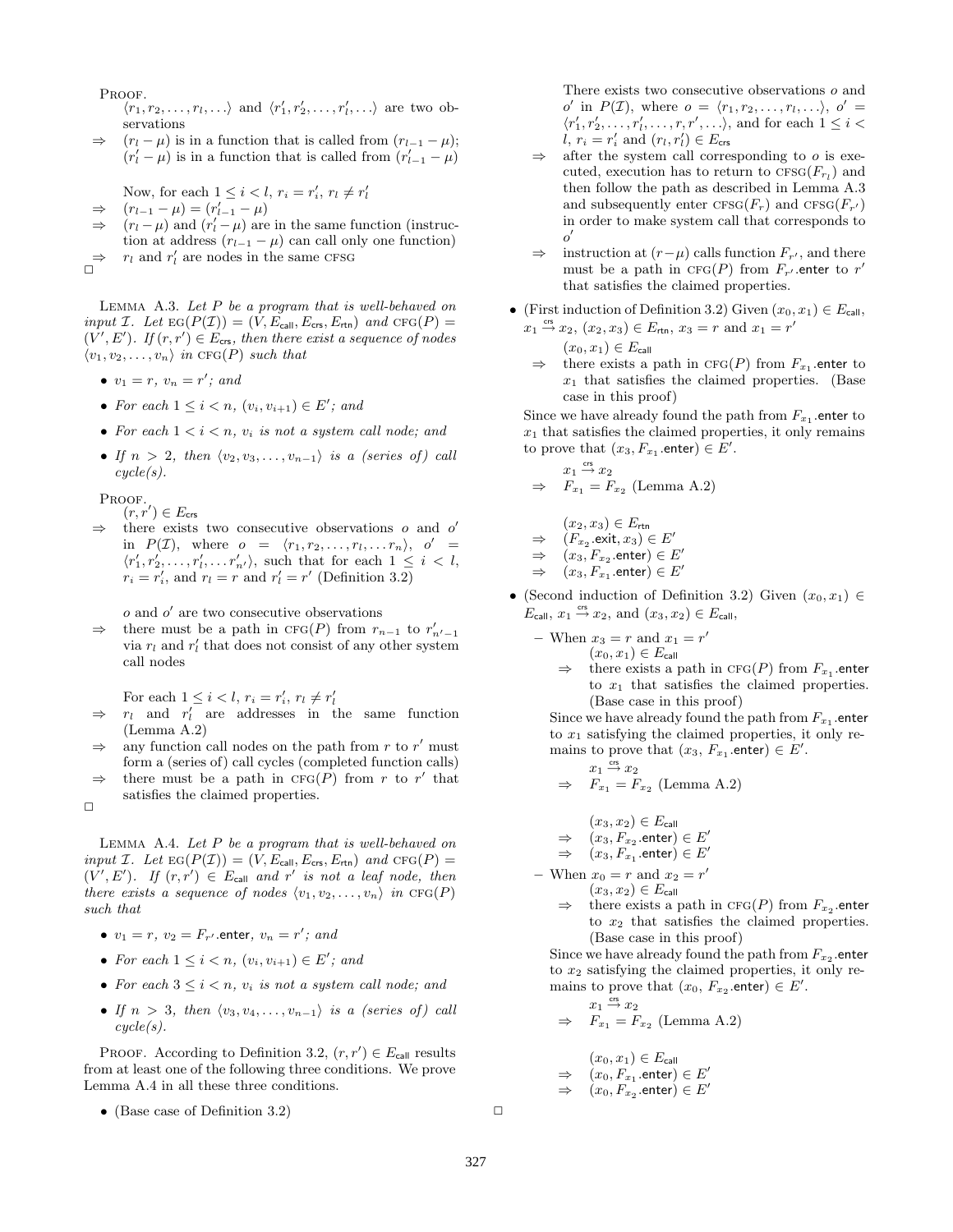Analagous to Lemma A.4, we have Lemma A.5 as shown below (proof of which is skipped).

Lemma A.5. Let P be a program that is well-behaved on input I. Let  $\text{EG}(P(\mathcal{I})) = (V, E_{\text{call}}, E_{\text{crs}}, E_{\text{rtn}})$  and  $\text{CFG}(P) =$  $(V', E')$ . If  $(r, r') \in E_{\text{rtn}}$  and r is not a leaf node, then there exists a sequence of nodes  $\langle v_1, v_2, \ldots, v_n \rangle$  in CFG(P) such that

- $v_1 = r$ ,  $v_{n-1} = F_r$ . exit,  $v_n = r'$ ; and
- For each  $1 \leq i < n$ ,  $(v_i, v_{i+1}) \in E'$ ; and
- For each  $1 \leq i \leq n-3$ ,  $v_i$  is not a system call node; and
- If  $n > 3$ , then  $\langle v_2, v_3, \ldots, v_{n-2} \rangle$  is a (series of) call  $cycle(s).$

LEMMA A.6. Let  $P$  be a program that is well-behaved on input *I*. Let  $EG(P(\mathcal{I})) = (V, E_{\text{call}}, E_{\text{crs}}, E_{\text{rtn}})$ . If  $\langle r_1, r_2, \ldots, r_n \rangle$ is an execution stack, then there exists an observable path  $\pi$ in CFG(P) such that  $A(\pi) = \langle r_1, r_2, \ldots, r_n \rangle$ .

PROOF.

 $\langle r_1, r_2, \ldots, r_n \rangle$  is an execution stack

- $\Rightarrow$  for each  $1 \leq i < n$ ,  $r_i \stackrel{\text{xcall}}{\rightarrow} r_{i+1}$  (Definition 3.4)
- for each  $1 \leq i \leq n$ ,  $(r_i, r_{i+1}) \in E_{\text{call}}$  or  $\left(\exists z : (r_i, z) \in E_{\text{call}} \land z \stackrel{\text{crs}}{\rightarrow} r_{i+1}\right)$  (Definition 3.4)

If for any  $1 \leq i < n - 1$ ,  $(r_i, r_{i+1}) \in E_{\text{call}}$ 

 $\Rightarrow$  there exists a path  $\langle r_i, F_{r_{i+1}}$  enter, ...,  $r_{i+1} \rangle$  in CFG(P) (Lemma A.4).

If for any 
$$
1 \leq i < n-1
$$
,  $(r_i, z) \in E_{\text{call}} \land z \stackrel{\text{crs}}{\rightarrow} r_{i+1}$ 

 $\Rightarrow$  there exists a path  $\langle r_i, F_{r_{i+1}}.$ enter, ...,  $z, ..., r_{i+1} \rangle$  in  $CFG(P)$  (Lemma A.4 and Lemma A.3).

Connecting  $\langle \text{main.enter}, \ldots, r_1 \rangle$  and all these paths from each  $r_i$  to  $r_{i+1}$  together forms an observable path  $\pi$  that traverses  $r_1, r_2, \ldots, r_{n-1}$ .

Since each individual path  $\langle r_i, \ldots, r_{i+1} \rangle$  consists of only  $r_i, F_{r_{i+1}}$  enter,  $r_{i+1}$  and a (possibly empty series of) call cycle(s) (Lemma A.4),  $A(\pi) = \langle r_1, r_2, \ldots, r_n \rangle$  (Definition 4.6).  $\Box$ 

LEMMA A.7. Let  $P$  be a program that is well-behaved on input *I*. Let  $EG(P(\mathcal{I})) = (V, E_{\text{call}}, E_{\text{crs}}, E_{\text{rtn}})$  and  $CFG(P) =$  $(V', E')$ . If  $s = \langle r_1, r_2, \ldots, r_m \rangle$  and  $s' = \langle r'_1, r'_2, \ldots, r'_{m'} \rangle$ are execution stacks in V, and s' is a successor of s, then there exist a sequence of nodes  $\langle v_1, v_2, \ldots, v_n \rangle$  in CFG(P) such that

- $v_1 = r_{m-1}, v_n = r'_{m'-1};$  and
- For each  $1 \leq i < n$ ,  $(v_i, v_{i+1}) \in E'$ ; and
- For each  $1 < i < n$ ,  $v_i$  is not a system call node; and
- Let  $\langle v_{l_1}, v_{l_2}, \ldots, v_{l_j} \rangle$  denote the remaining sequence of nodes when all call cycles on  $\langle v_1, v_2, \ldots, v_n \rangle$  are removed, where for each  $1 \leq i \leq j$ ,  $l_i \leq l_{i+1}$ . Then there exists an integer k, such that

- For each 
$$
1 \le i < k
$$
,  $r_i = r'_i$ ; and  
\n-  $j = 2(m + m' - 2k - 1)$ ; and  
\n-  $v_{l_1} = r_{m-1}$ ,  $v_{l_2} = F_{r_{m-1}}$ . exit;  
\n...;  
\n $v_{l_{2(m-k)-3}} = r_{k+1}$ ,  $v_{l_{2(m-k)-2}} = F_{r_{k+1}}$ . exit;  
\n $v_{l_{2(m-k)-1}} = r_k$ ,  $v_{l_{2(m-k)}} = r'_k$ ;

$$
\begin{aligned} v_{l_{2(m-k)+1}} &= F_{r'_{k+1}}.\text{enter, } v_{l_{2(m-k)+2}} = r'_{k+1};\\ \cdots;\\ v_{l_{2(m+m'-2k)-3}} &= F_{r'_{m'-1}}.\text{enter, } v_{l_{2(m+m'-2k)-2}} = r'_{m'-1}. \end{aligned}
$$

PROOF.

 $s'$  is a successor of s

- $\Rightarrow$  there exists an integer k such that  $r_m \stackrel{\text{th}}{\rightarrow} r_k$ ,  $(r_k, r'_k) \in$  $E_{\text{crs}}, r'_k \stackrel{\text{call}}{\rightarrow} r'_{m'}$  and for each  $1 \leq i < k, r_i = r'_i$  (Definition 3.5)
- $\Rightarrow$  there exist three paths from  $r_{m-1}$  to  $r_k$  (Lemma A.5), from  $r_k$  to  $r'_k$  (Lemma A.3) and from  $r'_k$  to  $r'_{m'-1}$ (Lemma A.4)
- ⇒ connecting the above 3 paths together forms the sequence of nodes with the claimed properties.  $\Box$

LEMMA A.8. Let  $P$  be a program that is well-behaved on input *I*. If there is an execution path  $\delta = \langle s_1, \ldots, s_n \rangle$ in  $EG(P(\mathcal{I}))$ , where  $s_i = \langle r_{i,1}, \ldots, r_{i,m_i} \rangle$ , then there exists an observable path  $\pi = \{$ main.enter,..., $r_{1,m_1-1}, \ldots,$  $r_{2,m_2-1},\ldots,r_{n,m_n-1}$  in  $CFG(P)$  such that

- $r_{1,m_1-1}, r_{2,m_2-1}, \ldots, r_{n,m_n-1}$  are the only system call nodes on  $\pi$ ; and
- Let  $pre(\pi) = \langle \pi_1, \pi_2, \ldots, \pi_n \rangle$ , then for each  $1 \leq i \leq n$ ,  $A(\pi_i) = s_i.$

PROOF. According to Lemma A.6, there exists a path  $\beta_0$  $=$   $\langle \texttt{main.enter}, \ldots, r_{1,1}, F_{r_{1,2}}.\texttt{enter}, \ldots, r_{1,2}, \ldots, r_{1,m_1-1} \rangle$ in  $CFG(P)$ . Since for each  $1 \leq i \leq m_1$ ,  $(r_{1,i}, r_{1,i+1}) \in E_{\text{call}}$ (Definition 3.6),  $r_{1,m_1-1}$  is the only system call node on  $\beta_0$ (Lemma A.4).

According to Lemma A.7, for each  $1 \leq i \leq n$ , there is a path  $\beta_i = \langle r_{i,m_i-1}, \ldots, F_{r_{i,m_i-1}}$  exit, ...,  $F_{r_{i,k_i+1}}$  exit,  $r_{i,k_i}, \ldots, r_{i+1,k_i}, F_{r_{i+1,k_i+1}}$  enter,  $\ldots, F_{r_{i+1,m_{i+1}-1}}$  enter, ...,  $r_{i+1,m_{i+1}-1}$ , where for each  $1 \leq j < k_i$ ,  $r_{i,j} = r_{i+1,j}$ .

Connecting  $\beta_0, \beta_1, \ldots, \beta_{n-1}$  together forms  $\pi$ .

Since the only system call nodes on  $\beta_i$  are  $r_{i,m_i-1}$  and  $r_{i+1,m_{i+1}-1}$  (Lemma A.7),  $r_{1,m_1-1}, r_{2,m_2-1}, \ldots, r_{n,m_n-1}$  are the only system call nodes on  $\pi$ .

Let  $k_0 = m_1 - 1$  and for each  $1 \leq i \leq n$ , let  $l_i =$ min( $k_{i-1}, k_i$ ). Since the subsequence  $\langle r_{i,l_i}, F_{r_{i,l_i+1}}$  enter, ...,  $F_{r_{i,m_i-1}}$  enter, ...,  $r_{i,m_i-1}$ } from  $\beta_{i-1}$  and  $\langle r_{i,m_i-1}, \ldots,$  $F_{r_{i,m_i-1}}$  exit, ...,  $F_{r_{i,l_i+1}}$  exit,  $r_{i,l_i}$  from  $\beta_i$  forms a (possibly empty) call cycle, they will be deleted from  $A(\pi)$  (First step of the procedure in Definition 4.6).

Since for each  $1 \leq i < n$  and each  $1 \leq j < k_i$ ,  $r_{i,j}$  =  $r_{i+1,j}$  (Definition 3.5), the remaining nodes of  $A(\pi)$  after the second step of the procedure in Definition 4.6 are  $\langle r_{n,1},\rangle$  $r_{n,2}, \ldots, r_{n,m_n-1}$ . Therefore,  $A(\pi) = s_n$ .

 $A(\pi_i) = s_i$  can be proved similarly.  $\Box$ 

Theorem 4.1 follows immediately from Lemma A.8.

### **B. PROOF OF THEOREM 4.2**

To show the existence of such a program  $P'$ , we (i) build a graph G' from the execution graph  $EG(P(\mathcal{I}))$ ; (ii) show that  $G'$  is the control flow graph of some program  $P'$  that is well-behaved on input  $\mathcal{I}$ , i.e.,  $CFG(P') = G'$ ; and (iii) show that  $L_{\text{CFG}(P')} = L_{\text{EG}(P(\mathcal{I}))}$ .

DEFINITION B.1 (*E*2*G*). The operation E2*G* takes as input an execution graph  $EG(P(\mathcal{I})) = (V, E_{\text{call}}, E_{\text{crs}}, E_{\text{rtn}})$  and performs the following operations: